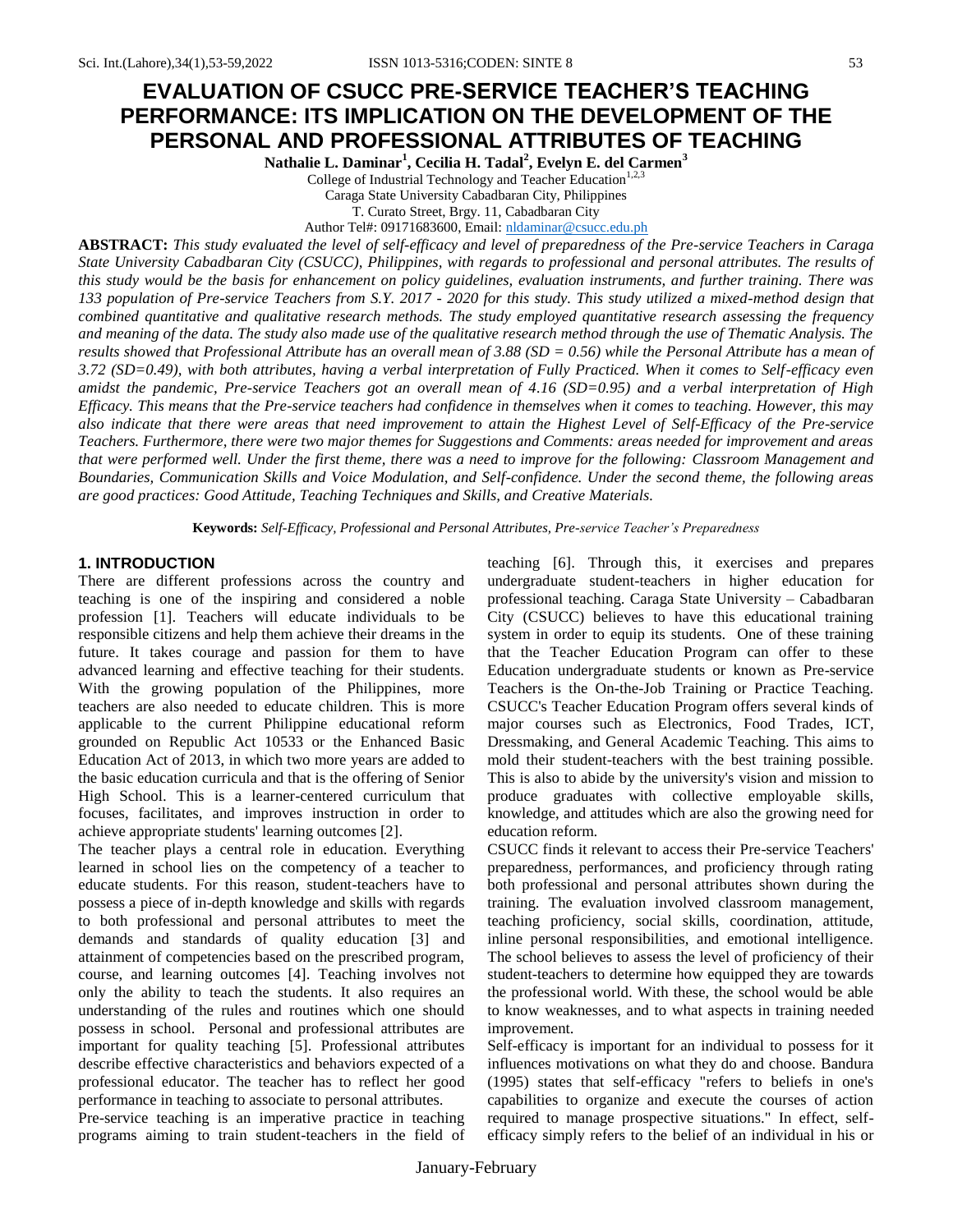her ability to complete a task [7, 8, 9]. In this research, the construct of self-efficacy was contextualized for pre-service teachers who will undergo training during their practicum, teaching TLE subjects and other vocational courses.

In line with this, this study aims to evaluate

CSUCC Pre-service Teachers towards their level of proficiency of their personal and professional attributes through looking upon their student portfolio data and performance teaching. Self-efficacy of pre-service teachers in their teaching was assessed also to determine their preparedness despites during the pandemic.

# **2. MATERIALS AND METHODS**

The study evaluated the level of self-efficacy and level of preparedness of the Pre-service Teachers with regards to professional and personal attributes. The mixedmethod design which combines quantitative and qualitative research methods was employed in the study. Quantitative research was utilized in assessing the frequency and mean of the data while qualitative research method through the use of Thematic Analysis. The instrument for this study was the given Pre-service Teacher assessment tool of the Caraga State University Cabadbaran City analyzing their level of proficiency of their personal and professional attributes through data mining from the S.Y. 2018-2019 to S.Y. 2020- 2021. The second instrument for this study was the Teacher's Sense of Efficacy Scale developed by Megan Tschannen-Moran and Anita Woolfork Hoy. This is a 24-item questionnaire with a 5-point Likert scale starting from 1 (Nothing) to 5 (A Great Deal). This instrument was administered during the threat of the Covid 19 pandemic through the use of Google form, following the health protocol of Cabadbaran City.

The participants of this study comprised of 133 population from the Pre-service Teachers from S.Y. 2017 - 2020 of Caraga State University Cabadbaran City. The participants came from the following programs: Bachelor in Industrial Arts Education (BIAE), Bachelor of Technical Teacher Education (BTTE), and Teacher Certificate Program (TCP). The following rating scale was used to better understand the data:

| <b>Rating Options</b> | <b>Scale</b> | <b>Qualitative</b><br><b>Interpretation</b> |
|-----------------------|--------------|---------------------------------------------|
| 5                     | 4.51-5.00    | Very High Efficacy                          |
| 4                     | 3.51-4.50    | <b>High Efficacy</b>                        |
| 3                     | 2.51-3.50    | Moderately Efficacy                         |
| 2                     | 1.51-2.50    | Low Efficacy                                |
| 1                     | 1.00-1.51    | Very Low Efficacy                           |
|                       |              |                                             |
| <b>Rating Options</b> | <b>Scale</b> | <b>Qualitative Interpretation</b>           |
| 4                     | 3.24-4.00    | <b>Fully Practiced</b>                      |
| 3                     | 2.50-3.23    | Practiced                                   |
| $\overline{2}$        | 1.75-2.49    | Moderately Practiced                        |
| 1                     | 1.00-1.74    | Not Practiced                               |

## **3. RESULTS AND DISCUSSIONS**

This presents the discussion as stated in the objective of the study. The data successively presents the Profile of the Respondents in terms of Program Enrolled, Sex, and School Location during training. Results also show the Level of Preparedness of the Pre-service Teachers in terms of Professional Attributes: Lesson Planning, Content or Subject Matter, Teaching Methods, and Classroom Management, Questioning Skills and the Level of Preparedness for Personal Attributes of the Pre-service Teachers

| Program<br>Enrolled | S.Y. 2017-2018 |               |          | S.Y. 2018-<br>2019 |          | S.Y. 2019-<br>2020 |          | S.Y.<br>$2020 -$<br>2021 |     | Overall<br>Total |
|---------------------|----------------|---------------|----------|--------------------|----------|--------------------|----------|--------------------------|-----|------------------|
|                     |                | $\frac{0}{6}$ |          | $\%$               |          | $\frac{0}{6}$      |          | $\%$                     |     | $\frac{0}{0}$    |
| (BIAE)              | 15             | 36            | 11       | 28                 | 36       | 84                 | $\Omega$ | $\Omega$                 | 62  | 46.6             |
| (BTTE)              | 27             | 64            | 28       | 72                 |          | 16                 | $\Omega$ | $\Omega$                 | 62  | 46.6             |
| (TCP)               | 0              | $^{(1)}$      | $^{(1)}$ | $\Omega$           | $\Omega$ | $\Omega$           | 9        | 100                      | 9   | 6.8              |
| TOTAL:              | 42             | 100           | 39       | 100                | 43       | 100                | 9        | 100                      | 133 | 100              |

**Table 1. Profile of the Respondents in terms of Program Enrolled**

Table 1 shows the Profile of the Respondents in terms of Program Enrolled. In the S.Y. 2017-2018, there are 42 participants for the study, in which 15 (36%) are enrolled from BIAE and 27 (64%) are from BTTE. This is followed by a total of 39 participants from S.Y. 2018-2019 – 11 (28%) are from BIAE and 28 (72%) are from the BTTE program. There are 43 participants for the S.Y. 2019- 2020, in which 36 (84%) are from BIAE while 7 (16%) are

enrolled in BTTE. Finally, due to the transition period for the K to 12 program, the College of Industrial Technology and Teacher Education (CITTE) offered the Teacher Certificate Program (TCP) as the only program for education for the S.Y. 2020- 2021 with a total of 9 (100%) participants. Garnering an overall total of 133 participants, 62 (46.6%) are enrolled in BIAE, 62 (46.6%) are from BTTE, and 9 (6.8%) are from TCP.

.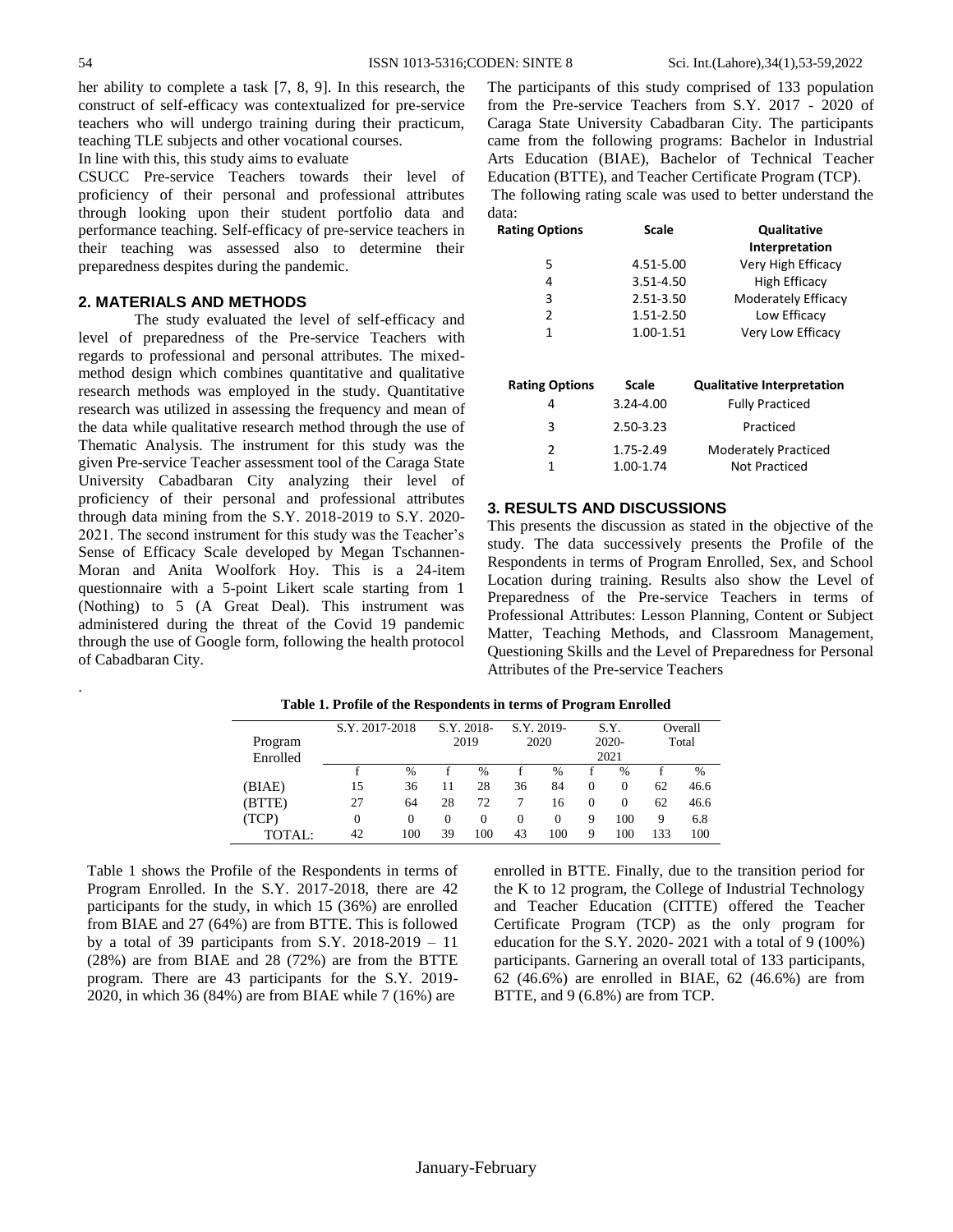**Table 2. Profile of the Respondents in terms of Sex and Training Location**

|                 |    | S.Y.<br>$2017 -$<br>2018 |    | S.Y. 2018-<br>2019 |    | S.Y. 2019-<br>2020 |          | S.Y. 2020-<br>2021 |     | Overall<br>Total |
|-----------------|----|--------------------------|----|--------------------|----|--------------------|----------|--------------------|-----|------------------|
| <b>Sex</b>      |    | $\frac{0}{6}$            |    | $\frac{0}{0}$      |    | $\frac{0}{0}$      |          | $\frac{0}{0}$      |     | $\%$             |
| Male            | 9  | 21                       | 6  | 15                 | 14 | 33                 | $\Omega$ | $\Omega$           | 29  | 22               |
| Female          | 33 | 79                       | 33 | 85                 | 29 | 67                 | 9        | 100                | 104 | 78               |
| <b>TOTAL</b>    | 42 | 100                      | 39 | 100                | 43 | 100                | 9        | 100                | 133 | 100              |
| <b>Location</b> |    |                          |    |                    |    |                    |          |                    |     |                  |
| City Area       | 14 | 33                       | 3  | 8                  | 19 | 44                 | 9        | 100                | 45  | 34               |
| Provincial Area | 28 | 67                       | 36 | 92                 | 24 | 56                 | $\theta$ | $\theta$           | 88  | 66               |
| TOTAL           | 42 | 100                      | 39 | 100                | 43 | 100                | 9        | 100                | 133 | 100              |

Table 2 shows the Profile of the Respondents with respect to Sex and its Training location. There are 9 (21%) male and 33 (79%) female participants for the S.Y. 2017-2018. This is followed by 6 (15%) male and 33 (85%) female participants in S.Y. 2018-2019. The third is for S.Y. 2019-2020, wherein 14 (33%) are male and 29 (67%) are female. Finally, in S.Y. 2020-2021, there are only 9 (100%) female participants and no male participants. From the overall total of 133 participants for this research, 29 (22%) are male and 104 (78%) are female. This may suggest that the program may be more attractive for female students.

The profile of Respondents in terms of School Location during pre-service teaching. In S.Y. 2017-2018, there are 14 (33%) participants who have their pre-service teaching in the City Area while 28 (67%) are in the Provincial Area. This is followed by 3 (8%) participants assigned in the City Area and 36 (92%) in the Provincial Area for S.Y. 2018-2019. In the S.Y. 2019-2020, 19 (44%) participants have their pre-service teaching in the City Area while 24 (56%) are in the Provincial Area. Lastly, in the S.Y. 2020-2021, all 9 (100%) participants have their pre-service teaching in the City Area. A total of 45 (34%) participants are teaching in the City Area while 88 (66%) participants are in the Provincial Area. This suggests that the opportunities for the students to teach are mostly located in the Provincial Area.

Table 3 shows the overall rating for the Level of Preparedness of Pre-service Teachers on Professional Attributes. The overall mean for this attribute is  $3.88$  (SD = 0.56) with a verbal interpretation of Fully Practiced. The highest attribute for this variable is Classroom Management  $3.76$  (SD = 0.41) with a verbal interpretation of Fully Practiced. This is followed by Lesson Planning with a mean of  $3.74$  (SD = 0.39) and with a verbal interpretation of Fully Practiced. The third attribute is Teaching Methods with a mean of  $3.74$  (SD = 3.74) and also with verbal interpretation of Fully Practiced. This is followed by Questioning Skills with a mean of 3.68 (SD=0.41) and a verbal interpretation of Fully Practiced. Finally, the least rated domain for Professional Attributes is Content or Subject Matter with the mean of  $3.64$  (SD = 0.46), however, it has a verbal interpretation of Fully Practiced. This suggests that in terms of Professional Attribute, the Preservice Teachers of Caraga State University Cabadbaran City is fully prepared for the practicum.

**Table 3. The overall rating for Level of Preparedness of Preservice Teachers for Professional Attributes**

| эсі тісе теасисів іді і гогевяднаг тісіндасы |      |      |    |
|----------------------------------------------|------|------|----|
| <b>Professional Attributes</b>               | м    | SD   |    |
| Lesson Planning                              | 3.74 | 0.39 | FP |
| <b>Content or Subject Matter</b>             | 3.64 | 0.46 | FP |
| <b>Teaching Methods</b>                      | 3.74 | 0.43 | FP |
| <b>Classroom Management</b>                  | 3.76 | 0.41 | FP |
| <b>Questioning Skills</b>                    | 3.68 | 0.41 | FP |
| Overall                                      | 3.88 | 0.56 | FP |

*Legend: Fully Practiced (FP) = 3.24-4.00; Practiced (P) = 2.50- 3.23; Moderately Practiced (MP) = 1.75-2.49; Not Practiced (NP) = 1.00-1.74*

Table 4 shows the Level of Preparedness of the Pre-service Teachers based on Personal Attributes. The domains for Personal Attributes are grouped into three – Job Performance, Personal Care, and Work Attitude. The first domain, which is Job Performance, consists of the following: Reliability, Teaching Ability (Skills), Social Skills, and Oral Communication. The second domain is Personal Care and under this domain are Good Grooming and Self-Confidence. Finally, the last domain is Work Attitude, which includes the following: Attendance, Punctuality, Classroom Etiquette, Responsibility, Initiative and Resourcefulness.

The overall mean for this table is  $3.72$  (SD = 0.49) with a verbal interpretation of Fully Practiced. The item with the highest mean of  $3.91$  (SD = 0.25) and a verbal interpretation of Fully Practiced is under Personal Care, which is "Good Grooming". This is followed by "Attendance", under the domain Work Attitude, with a mean of  $3.85$  (SD = 0.36) and a verbal interpretation of Fully Practiced. The third highest marked item is still under the Work Attitude domain which is "Responsibility", having a mean of  $3.80$  (SD = 0.41) and a verbal interpretation of Fully Practiced. The two least rated items are both under the Job Performance domain, which is "Teaching Ability (Skills) with a mean of  $3.52$  (SD = 0.51) and a verbal interpretation of Fully Practiced, and "Oral Communication" that garnered a mean of  $3.50$  (SD = 0.51) and a verbal interpretation of Fully Practiced. This means that in terms of Personal Attributes, the Pre-service Teachers of Caraga State University Cabadbaran City are fully prepared during practicum.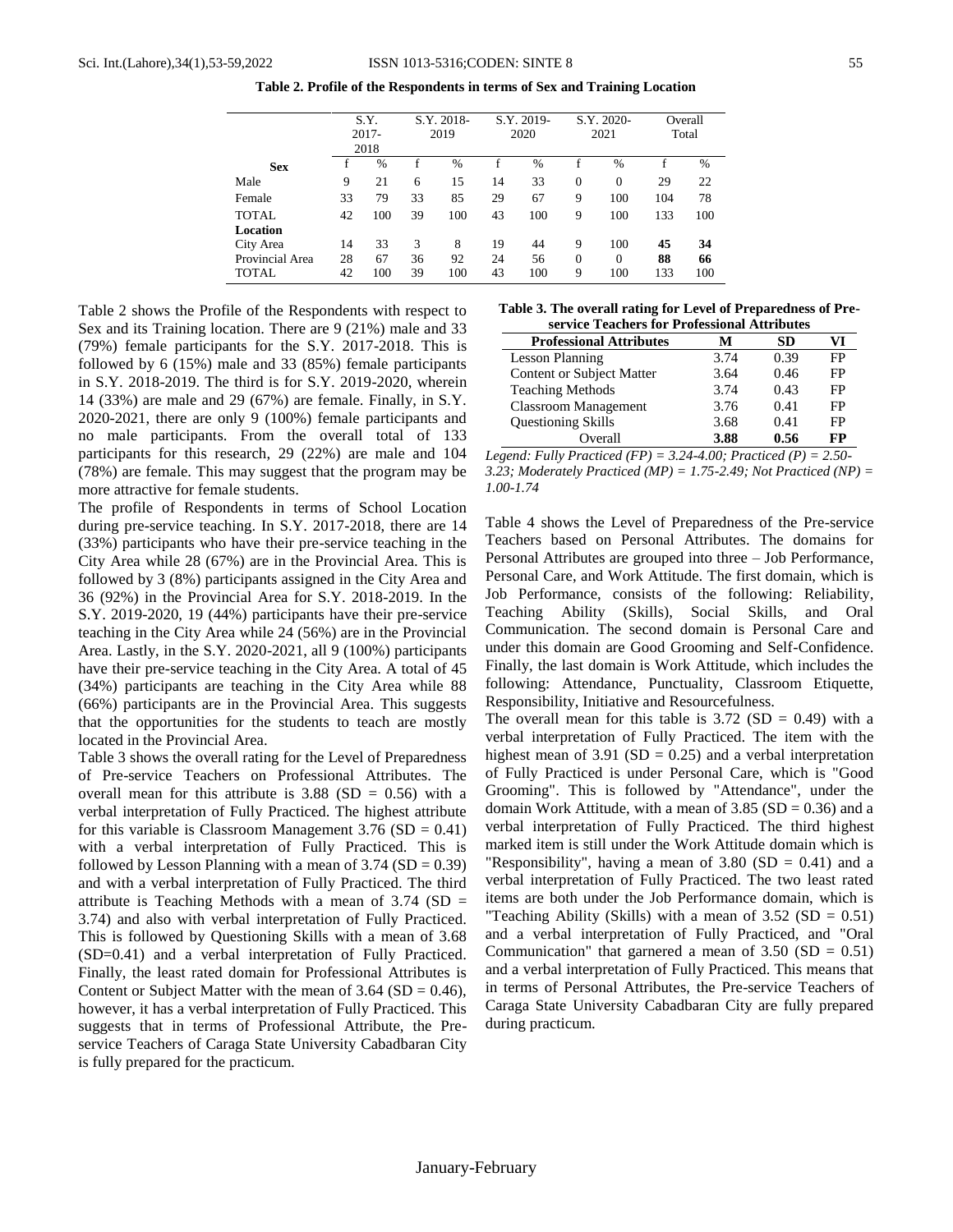#### 56 ISSN 1013-5316;CODEN: SINTE 8 Sci. Int.(Lahore),34(1),53-59,2022

|                                |      | S.Y. 2017-2018 |    |      | S.Y. 2018-2019 |            |      | S.Y. 2019-2020 |    |      | S.Y. 2020-2021 |    |      | Overall Average |    |
|--------------------------------|------|----------------|----|------|----------------|------------|------|----------------|----|------|----------------|----|------|-----------------|----|
| Item                           | M    | SD             | VI | M    | SD             | VI         | M    | <b>SD</b>      | VI | M    | SD             | VI | M    | <b>SD</b>       | VI |
| Attendance                     | 3.77 | 0.44           | FP | 3.89 | 0.34           | FP         | 3.94 | 0.20           | FP | 3.67 | 0.50           | FP | 3.85 | 0.36            | FP |
| Punctuality                    | 3.68 | 0.55           | FP | 3.78 | 0.42           | FP         | 3.84 | 0.34           | FP | 3.78 | 0.44           | FP | 3.77 | 0.45            | FP |
| Good Grooming                  | 3.88 | 0.29           | FP | 3.96 | 0.14           | FP         | 3.91 | 0.27           | FP | 3.89 | 0.33           | FP | 3.91 | 0.25            | FP |
| Classroom Etiquette            | 3.79 | 0.38           | FP | 3.76 | 0.30           | FP         | 3.79 | 0.42           | FP | 3.63 | 0.45           | FP | 3.77 | 0.38            | FP |
| Reliability                    | 3.72 | 0.41           | FP | 3.76 | 0.39           | ${\rm FP}$ | 3.82 | 0.38           | FP | 3.70 | 0.65           | FP | 3.76 | 0.41            | FP |
| Responsibility                 | 3.75 | 0.46           | FP | 3.86 | 0.26           | FP         | 3.83 | 0.41           | FP | 3.67 | 0.67           | FP | 3.80 | 0.41            | FP |
| Self Confidence                | 3.64 | 0.58           | FP | 3.64 | 0.42           | FP         | 3.61 | 0.51           | FP | 3.67 | 0.67           | FP | 3.63 | 0.52            | FP |
| Teaching Ability (Skills)      | 3.44 | 0.54           | FP | 3.50 | 0.48           | FP         | 3.59 | 0.51           | FP | 3.70 | 0.42           | FP | 3.52 | 0.51            | FP |
| Initiative and Resourcefulness | 3.63 | 0.47           | FP | 3.72 | 0.40           | FP         | 3.67 | 0.50           | FP | 3.59 | 0.68           | FP | 3.67 | 0.47            | FP |
| Social Skills                  | 3.64 | 0.45           | FP | 3.64 | 0.37           | FP         | 3.78 | 0.42           | FP | 3.81 | 0.34           | FP | 3.70 | 0.41            | FP |
| Oral Communication             | 3.45 | 0.54           | FP | 3.44 | 0.46           | FP         | 3.54 | 0.54           | FP | 3.78 | 0.37           | FP | 3.50 | 0.51            | FP |
| Overall                        | 3.74 | 0.46           | FP | 3.74 | 0.40           | FP         | 3.66 | 0.48           | FP | 3.77 | 0.45           | FP | 3.72 | 0.49            | FP |

**Table 4. Level of Preparedness of the Pre-service Teachers based on Personal Attributes**

Legend: Fully Practiced (FP) = 3.24-4.00; Practiced (P) = 2.50-3.23; Moderately Practiced (MP) = 1.75-2.49; Not Practiced (NP) = 1.00-1.74

Table 5 reveals the Level of Self-efficacy of the Pre-service Teachers on teaching. The highest for this variable is the confidence of the Pre-service Teachers to help students value learning. This gained a mean of 4.56 (0.68) and a verbal interpretation of Very High Efficacy. This was followed by three items with a mean of 4.44 and a verbal interpretation of High Efficacy. These items are: the confidence of the Preservice Teachers on (1) their ability to get students to believe they can do well in school work (SD=0.83), (2) their ability to improve the understanding of a student who is failing (SD=0.68), and (3) their ability to provide appropriate challenges for very capable students (SD=0.83).

The least rated items for this variable have a mean of 3.89 with a verbal interpretation of High Efficacy. There are three items for this: the confidence of Pre-service Teachers on (1) the extent they can make their expectations clear about student behavior (SD=0.99), (2) their ability to respond to

difficult questions from their students  $(SD=0.99)$ , and  $(3)$ their ability to adjust their lessons to the proper level for individual students (SD=1.20).

The overall mean for Self-efficacy is 4.16 (SD=0.95), which is High Efficacy. This means that the Pre-service Teachers have confidence in themselves when it comes to teaching. However, this may also indicate that there are areas that need improvement to attain the highest level of Self-Efficacy of the Pre-service teachers.

Using thematic analysis to determine the common themes for the comments and suggestions, it is shown in Table 12 that there were two major themes found. The first idea revolves around the theme of the Pre-service Teacher that needs improvement or development. The second major theme is about the areas the Pre-service Teachers performed well during the practicum.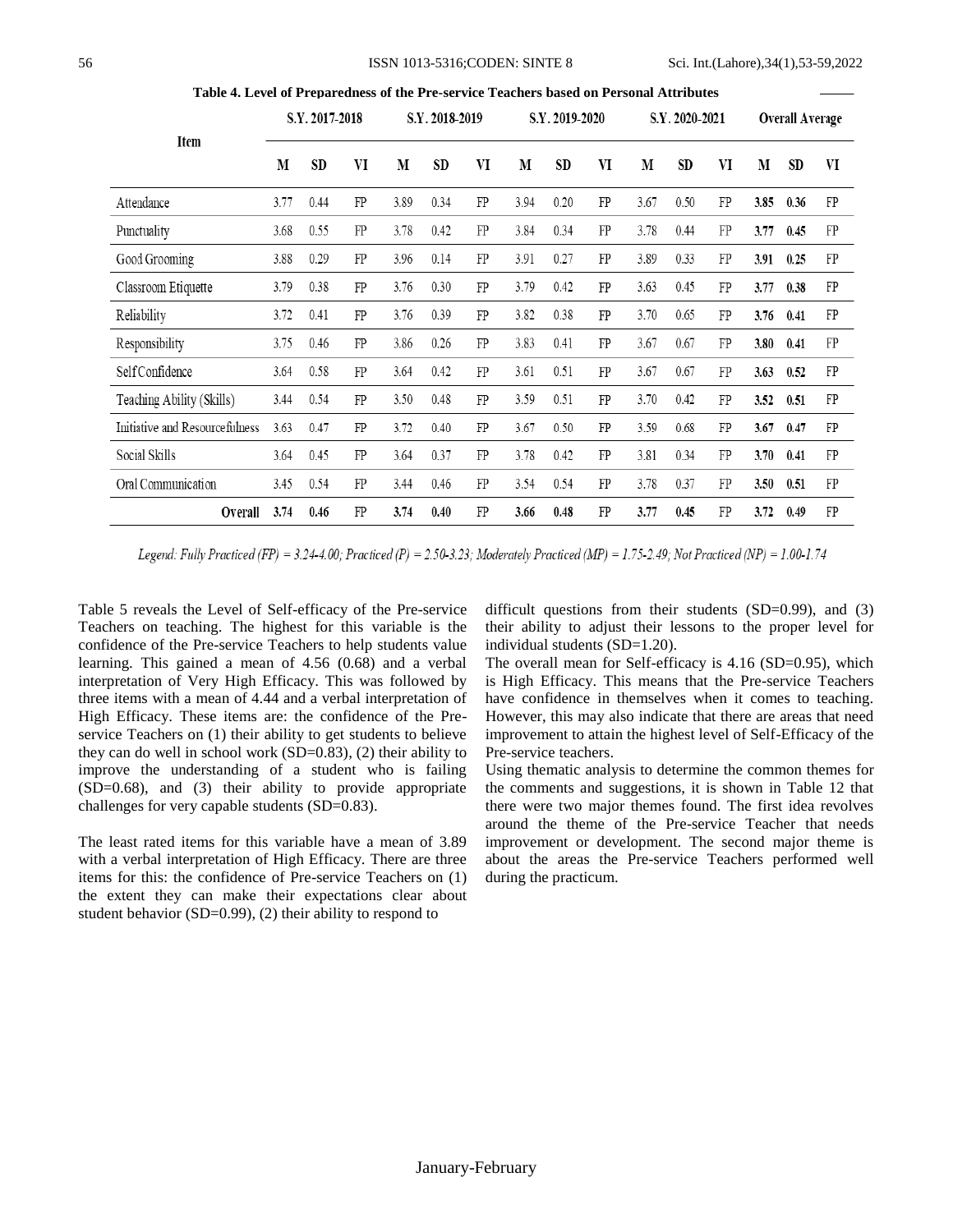#### Sci. Int.(Lahore),34(1),53-59,2022 ISSN 1013-5316;CODEN: SINTE 8 57

| Table 5: Level of Self Efficacy among the Pre-Service Teachers                                      |      |           |            |                |  |  |
|-----------------------------------------------------------------------------------------------------|------|-----------|------------|----------------|--|--|
| <b>Self-Efficacy Items</b>                                                                          | M    | <b>SD</b> | VI         | Rank           |  |  |
| How much can you do to get through to the most difficult students?                                  | 4.00 | 1.05      | HE         | 6              |  |  |
| How much can you do to help your students think critically?                                         | 4.11 | 1.10      | <b>HE</b>  | 5              |  |  |
| How much can you do to control disruptive behavior in the<br>classroom?                             | 4.11 | 0.87      | HE         | 5              |  |  |
| How much can you do to motivate students who show low interest in<br>school work?                   | 4.33 | 0.67      | HE         | 3              |  |  |
| To what extent can you make your expectations clear about student<br>behavior?                      | 3.89 | 0.99      | HE         | $\overline{7}$ |  |  |
| How much can you do to get students to believe they can do well in<br>schoolwork?                   | 4.44 | 0.83      | HE         | $\overline{2}$ |  |  |
| How well can you respond to difficult questions from your students?                                 | 3.89 | 0.99      | HE         | $\overline{7}$ |  |  |
| How well can you establish routines to keep activities running<br>smoothly?                         | 4.00 | 0.82      | HE         | 6              |  |  |
| How much can you do to help your students value learning?                                           | 4.56 | 0.68      | <b>VHE</b> | $\mathbf{1}$   |  |  |
| How much can you gauge student comprehension of what you have<br>taught?                            | 4.11 | 0.74      | HE         | 5              |  |  |
| To what extent can you craft good questions for your students?                                      | 4.22 | 0.79      | <b>HE</b>  | 4              |  |  |
| How much can you do to foster student creativity?                                                   | 4.33 | 0.67      | HE         | 3              |  |  |
| How much can you do to get children to follow classroom rules?                                      | 4.22 | 0.79      | <b>HE</b>  | 4              |  |  |
| How much can you do to improve the understanding of a student<br>who is failing?                    | 4.44 | 0.68      | HE         | $\overline{2}$ |  |  |
| How much can you do to calm a student who is disruptive or noisy?                                   | 4.22 | 0.79      | <b>HE</b>  | 4              |  |  |
| How well can you establish a classroom management system with<br>each group of students?            | 4.11 | 0.99      | HE         | 5              |  |  |
| How much can you do to adjust your lessons to the proper level for<br>individual students?          | 3.89 | 1.20      | HE         | $\overline{7}$ |  |  |
| How much can you use a variety of assessment strategies?                                            | 4.11 | 1.20      | HE         | 5              |  |  |
| How well can you keep a few problem students from ruining an<br>entire lesson?                      | 4.00 | 1.05      | <b>HE</b>  | 6              |  |  |
| To what extent can you provide an alternative explanation or<br>example when students are confused? | 4.33 | 0.82      | HE         | 3              |  |  |
| How well can you respond to defiant students?                                                       | 4.00 | 1.15      | HE         | 6              |  |  |
| How much can you assist families in helping their children do well<br>in school?                    | 4.11 | 1.20      | HE         | 5              |  |  |
| How well can you implement alternative strategies in your<br>classroom?                             | 4.00 | 1.05      | HE         | 6              |  |  |
| How well can you provide appropriate challenges for very capable<br>students?                       | 4.44 | 0.83      | HE         | $\overline{2}$ |  |  |
| Overall                                                                                             | 4.16 | 0.95      | HE         |                |  |  |

*4.51-5.00 = Very High Efficacy, 3.51-4.50 = High Efficacy, 2.51-3.50 = Moderately Efficacy, 1.51- 2.50 Low Efficacy, and 1.00-1.51 = Very Low Efficacy*

#### **Themes for Improvement**

The first theme involves the proposition on the improvement of Classroom Management and Boundaries. This means that the Pre-service Teachers have the following areas to develop, including how to manage the classroom properly along with building boundaries towards the students to implement a respectful learning environment. The common comments and suggestions given by the cooperating teachers are the following: "Time management needs to be improved", "She must improve also in managing the classroom.", "Lacks of classroom management (someone is sleeping). Be sure the boys will participate actively.", and "Too much kindness to his students. Lack of classroom management."

Another theme under the Themes for Improvement is Communication Skills and Voice Modulation. This theme suggests that the Pre-service Teachers need to enhance the ability to present the ideas, be mindful of the mode of communication, as well as the tone and modulation of voice. The following are the common comments and suggestions: "Not well-modulated voice which sometimes mislead for

instruction towards the students.", "Oral communication skills need improvement." and "Make use of English language in communicating in the class."

Another resulted theme from evaluating the comments and suggestions of the cooperating teachers is the Lack of Self-Confidence among the Pre-service Teachers. This means that the Pre-service Teachers display shyness, nervousness, and hesitation during practicum. The common comments and suggestions under this theme are the following: "Overcome your shyness and be confident.", "A little bit shy especially in asking for the cooperating teachers' guidance and help.",

"Sometimes uncertain in her class when teachers are doing the observation.", and "*Negatibong pagiisip, na akala mo minsan ay hindi mo kayang panindigan na maka talakay ka ng maayos bunga ng internet koneksyon sa area mo, kaya iwasan mo ang ganitong pagiisip na kahit mapaonline man o hind ay dapat palagi kang positibo sa lahat ng sitwasyon o bagay* " (Negative thinking, which you sometimes think you can't stand to be able to discuss properly as a result of the internet connection in your area, so avoid this mindset that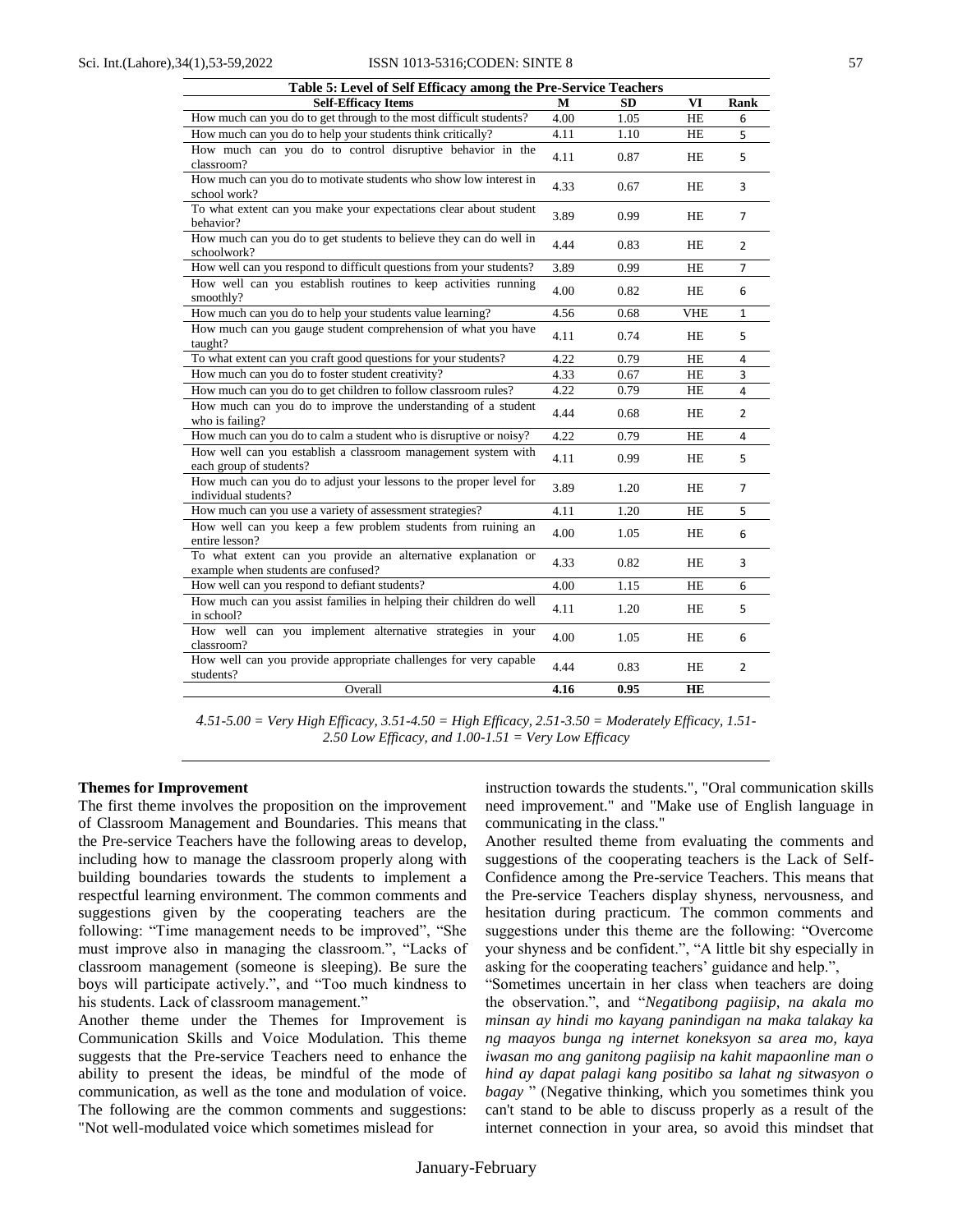whether online or not you should always be positive in all situations or things).

## **Table 6. Common Themes in Suggestions and Comments**

| Under this theme is the Good<br>Attitude of the Pre-service | Description:                                                |
|-------------------------------------------------------------|-------------------------------------------------------------|
| Teachers. This theme suggests                               | A need to improve authority in                              |
| that the Theme 1: Areas that                                | the classroom                                               |
| needed improvement:                                         | A need to exercise gap and                                  |
|                                                             | discipline to students                                      |
| Classroom Management and                                    | A need to be aware of time                                  |
| <i>Boundaries</i>                                           | management                                                  |
|                                                             | need<br>А<br>improve<br>voice<br>to                         |
|                                                             | modulation                                                  |
|                                                             | A<br>need<br>to use of English                              |
| Communication<br>Skills<br>and                              | language                                                    |
| <i>Voice Modulation</i>                                     | A need to improve my ability to                             |
|                                                             | communicate lessons well                                    |
|                                                             | A need to be assertive, self-                               |
| Self-Confidence                                             | confident and manage shyness                                |
|                                                             | to be confident in<br>need<br>A                             |
|                                                             | asking<br>for<br>help<br>from                               |
|                                                             | cooperating teacher                                         |
|                                                             | A need to improve eye-to-eye                                |
|                                                             | contact and body language                                   |
| Theme 2: Areas<br>that<br>were                              | Description:                                                |
| performed well:                                             |                                                             |
| Good Attitude                                               | Has dedication, responsibility,                             |
|                                                             | and diligence                                               |
|                                                             | Has a caring heart, and good                                |
|                                                             | character                                                   |
|                                                             | Has a good relationship with                                |
|                                                             | students                                                    |
| Teaching<br>Techniques<br>and                               | Has enthusiasm in teaching and                              |
| <b>Skills</b>                                               | learning<br>from<br>cooperating                             |
|                                                             | teacher                                                     |
|                                                             | Has the ability to use humor in                             |
|                                                             | teaching                                                    |
|                                                             | Has<br>skills<br>in<br>administering                        |
|                                                             | appropriate activities                                      |
|                                                             | Has capabilities in teaching at                             |
|                                                             | the level of the students                                   |
| Good and Creative Materials                                 | Has the ability to grab<br>the<br>attention of the students |
|                                                             | Has shown resourcefulness in                                |
|                                                             | finding materials for lessons                               |
|                                                             | Has presented colorful visual                               |
|                                                             | aids                                                        |
|                                                             | Has<br>shown<br>appropriate                                 |
|                                                             | instructional material                                      |
|                                                             |                                                             |
|                                                             | Has<br>instructional                                        |
|                                                             | provided<br>material or PowerPoint                          |

## **Themes for Well Performed**

Under this theme is the Good Attitude of the Pre-service Teachers. This theme suggests that the participants were well mannered, responsible, and portrays good relationships with the students during practicum. Among the comments and suggestions, these are the most common: "Displays approachable behavior to students who needs assistance.",

'She has a heart of a real teacher.", "He is a shining example of what a respectful, caring educator.", and "She possesses a sense of human and enthusiast to become a good mentor in the field of teaching."

Another theme under the Themes for Well Performed is Teaching Techniques and Skills in teaching. This means that the Pre-service Teachers show a good technique that enhances the learning experience of the students along with good teaching skills. Some of the noteworthy comments that summarize this theme are the following: "Always encourage students to participate in discussion and group activity.", "The student-teacher uses visual aide. Appropriate to the lesson and level of students understanding and ability.", "Effectively addresses appropriate curriculum standards. B. Uses a variety of instructional strategies to promote learning. C. Models caring, fairness, respect and enthusiasm for learning.", "Shows mastery and confidence in delivering the lesson. Classroom routines are systematically and efficiently done.", and "*Maaasahan ka sa lahat ng ipinapagawa ko sa iyo! May sarili kang estratehiya sa iyong klase na animoy ang mga estudyante mo ay maenjoy at hindi mabagot sa tuwing nagtalakay ka na*" (You are reliable in everything I ask you to do! You have your own strategy in your class that will make your students enjoy and not get bored every time you discuss).The last content under Themes for Well Performed is Good and Creative Materials. This theme indicates that the Pre-service Teachers used creative materials to improve the students' learning environment. The most notable comments that are common under this theme are: "You have the ability to teach. The lesson is presented well with appropriate instructional materials. Explain and cite some example in the discussion. Most important things are you integrate value.", "Resourceful in making instructional aids for the learners. Provide instructional materials to capture the interest of the learners." and "Well motivated visual aids and observes SMART in your lesson plan."

It can be observed that "Communication and Voice Modulation" is a reoccurring theme for both "Themes for Improvement" and "Themes for Well Performed". This can be interpreted as a well-valued criterion for evaluating the Preservice Teachers. The disparity between the themes "For Improvement" and "For Well Performed" in this area may suggest the need for a new instrument solely for this area, to determine the quantitative consistency of these themes. Moreover, this may indicate that although it is considered as an area that is performed well, there is also a need for the university to focus on enhancing the students' skills in Communication and Voice Modulation.

# **4. CONCLUSIONS AND RECOMMENDATIONS**

Based on the findings of this study, the following conclusions were drawn:

With participants that are mostly female students, it may suggest that teaching is more attractive to females and the data suggests that there is an abundance in terms of opportunity for training in the Provincial area as compared to the City area.

In terms of Professional attributes, the data suggests that the Pre-service Teacher are Fully Prepared during training. Under this attribute, the following are ranked from the highest to the